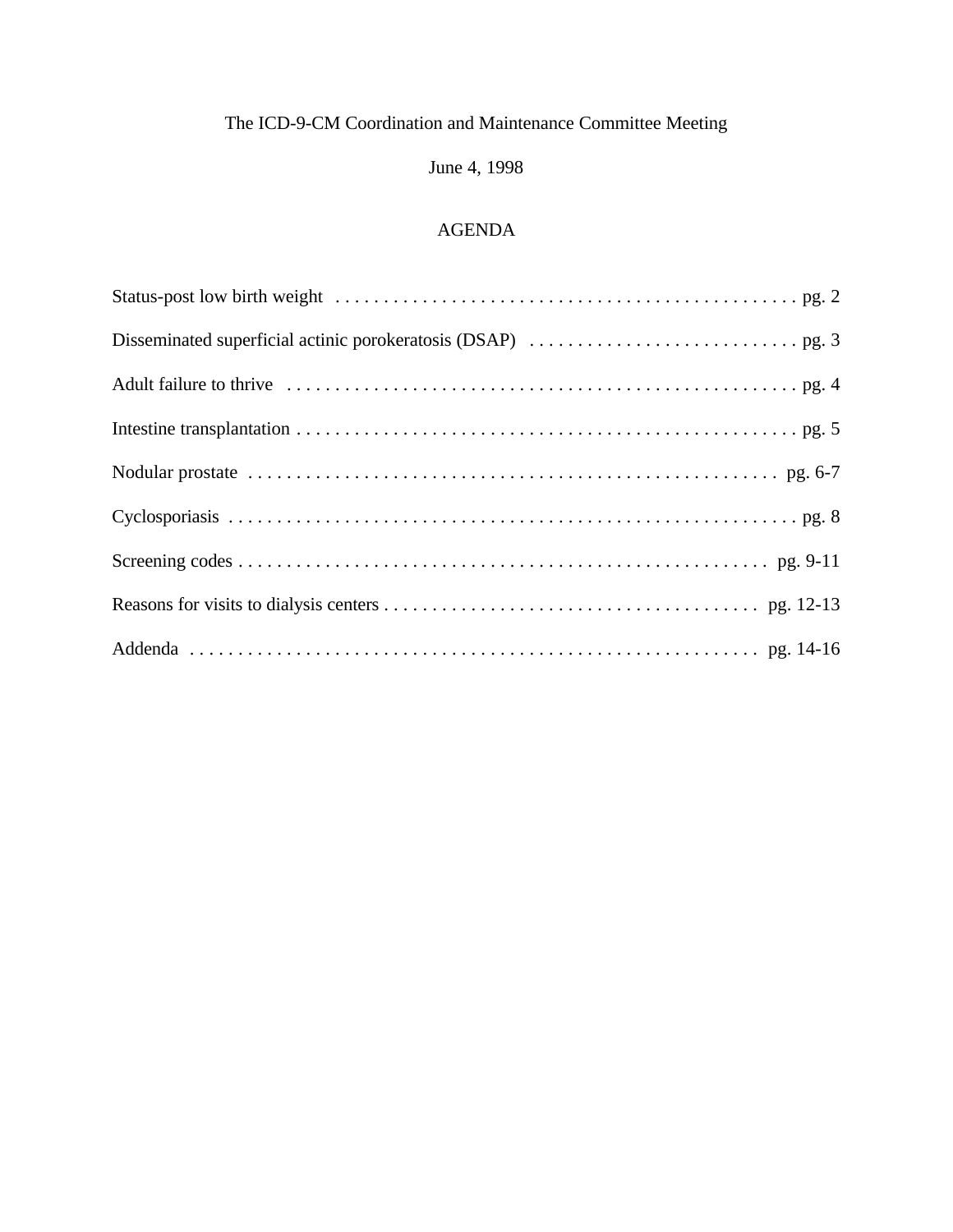June 4, 1998

Topic: Status-post low birth weight

Babies who are born prematurely with a low birth weight may be prone to lifetime problems associated with their low birth weight. A code to identify a status of low birth weight is being proposed to identify patients who have a current condition that may be attributable to their low birth weight.

Coding guidelines specify that status codes are for use for patients who no longer have a condition but may continue to manifest the consequences of the condition. In this sense, low birth weight is a status, not a history code. However, should a patient still have a condition that is classifiable to the perinatal chapter, codes 760-779, then the status code would not be applicable.

|                      | V <sub>21</sub> |        | Constitutional states in development            |
|----------------------|-----------------|--------|-------------------------------------------------|
| New sub-<br>category |                 |        | V21.3 Low birth weight status                   |
| Add                  |                 |        | Excludes: history of perinatal problems (V13.7) |
| New code             |                 | V21.30 | Low birth weight status, unspecified            |
| New code             |                 | V21.31 | Birth weight of less than 750 grams             |
| New code             |                 | V21.32 | Birth weight of 750-1000 grams                  |
| New code             |                 | V21.33 | Birth weight of 1001-1499 grams                 |
| New code             |                 | V21.34 | Birth weight of 1500-2499 grams                 |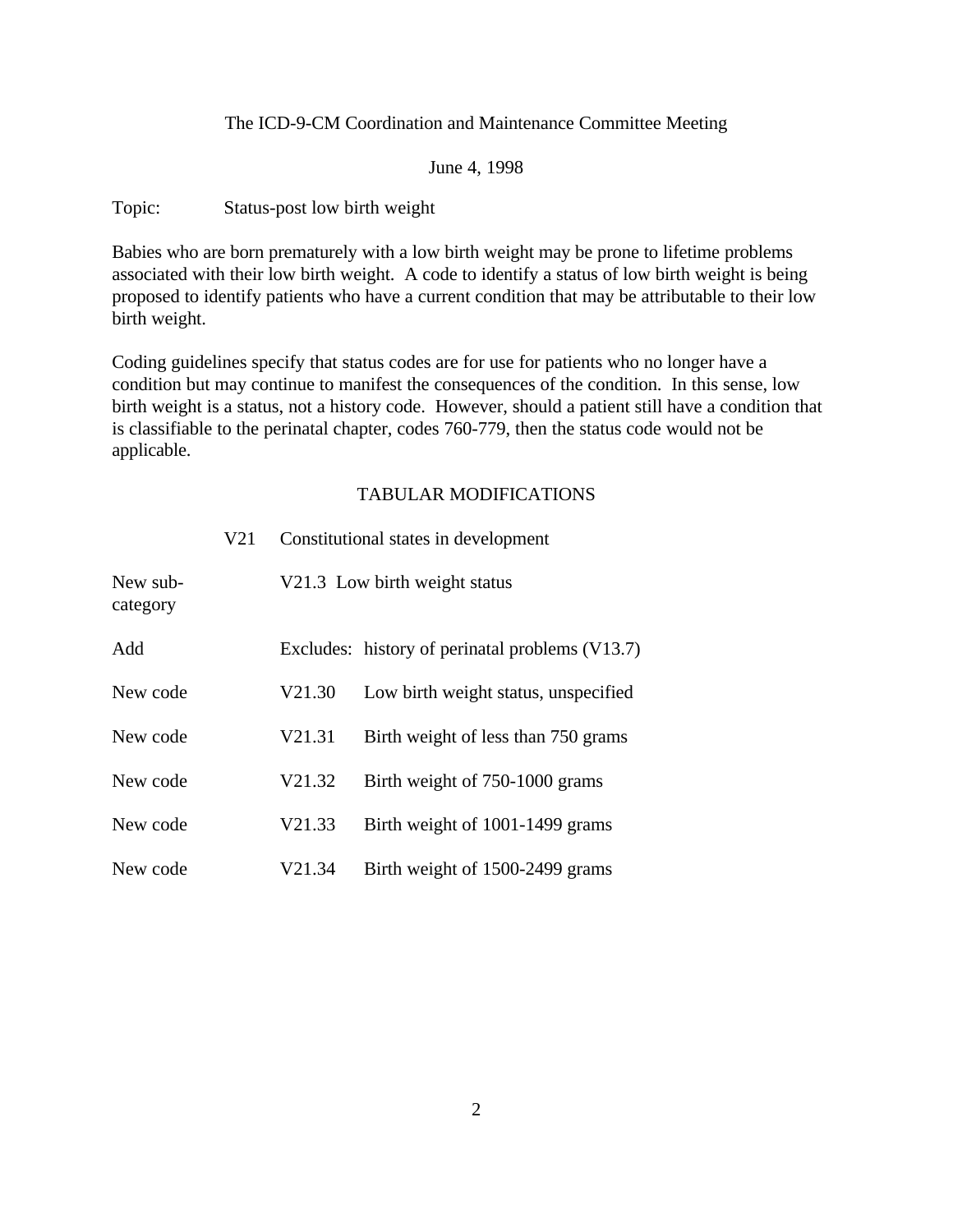#### June 4, 1998

Topic: Disseminated superficial actinic porokeratosis (DSAP)

This topic was presented at a C&M meeting several years ago at the request of the American Academy of Dermatology. Dr . Mervyn Elgart made a presentation on this subject. It is a condition associated with prolonged exposure to the sun. Due to an oversight, the new code never made it onto the addenda. So that this oversight can finally be corrected, the topic is being reintroduced.

### TABULAR MODIFICATION

| 692 | Contact dermatitis and other eczema |  |  |
|-----|-------------------------------------|--|--|
|     |                                     |  |  |

692.7 Due to solar radiation

New code 692.75 Disseminated superficial actinic porokeratosis (DSAP)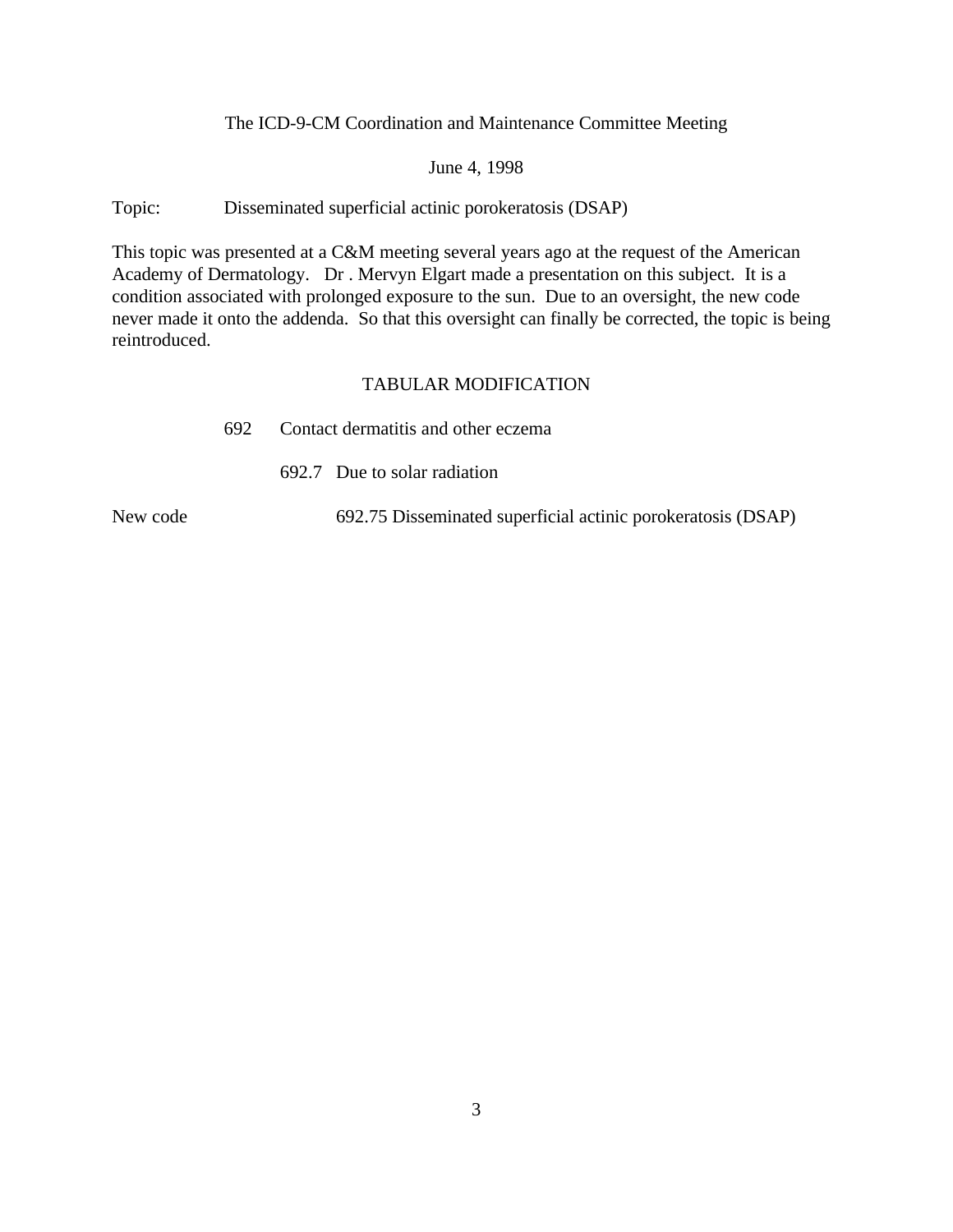June 4, 1998

The original proposal:

### **THE NATIONAL CENTER FOR HEALTH STATISTICS**

#### **ICD-9-CM COORDINATION AND MAINTENANCE COMMITTEE**

#### **MAY 5, 1995**

Topic: Disseminated Superficial Actinic Porokeratosis (DSAP)

The American Academy of Dermatology has also requested a code for DSAP. This is an autosomal dominantly inherited disorder induced by ultraviolet light and normally affecting sun exposed skin. It was described 25 years ago and is a rather common entity in sunny areas of the world. These lesions have some potential to progress to squamous cell skin cancers.

|          | 692. | Contact dermatitis and other eczema                          |
|----------|------|--------------------------------------------------------------|
|          |      | 692.7 Due to solar radiation                                 |
| New code |      | 692.75 Disseminated Superficial Actinic Porokeratosis (DSAP) |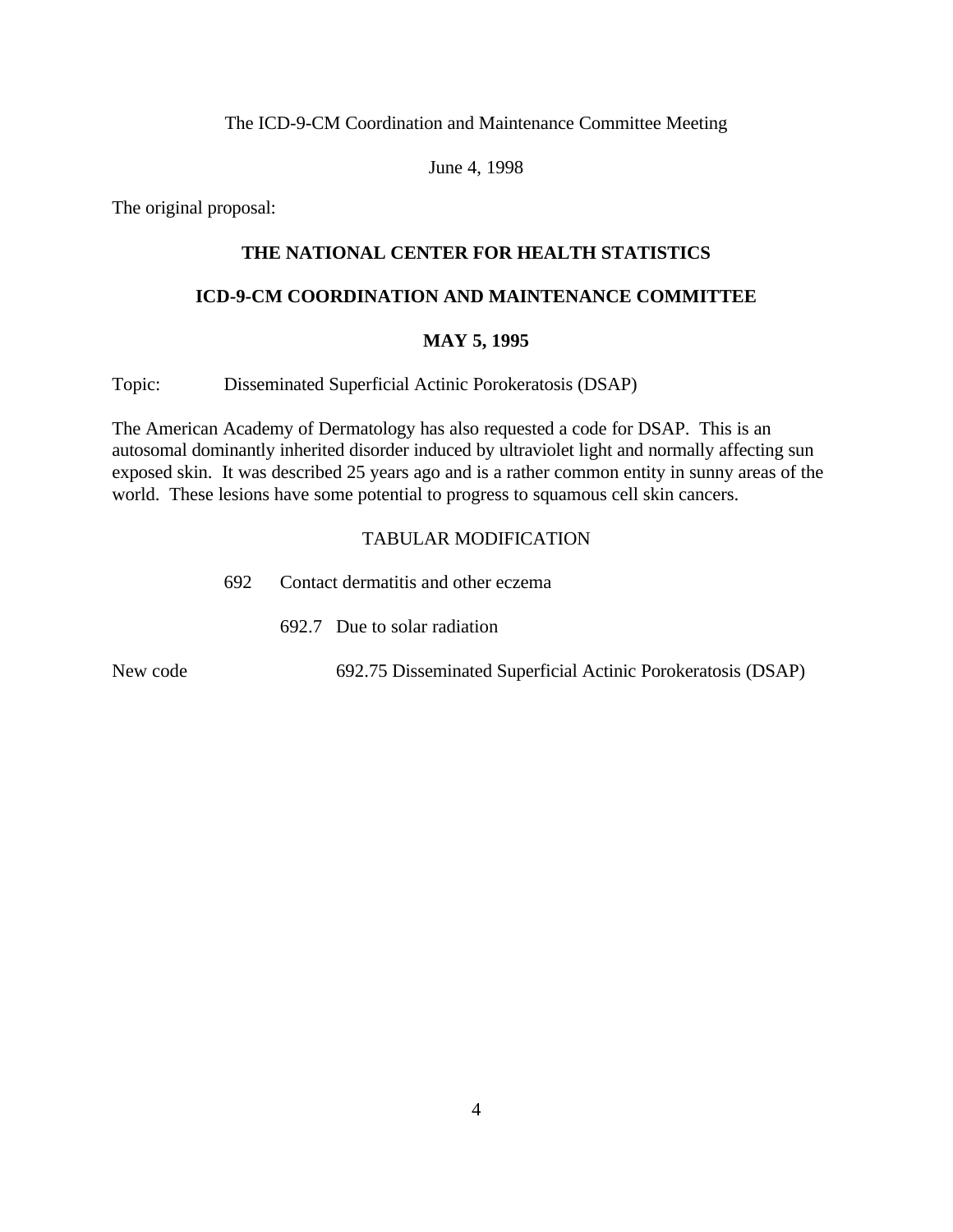June 4, 1998

Topic: Adult failure to thrive

The term failure to thrive is generally associated with children. But it is also used to describe adult patients, particularly those in nursing homes, whose health status is deteriorating or not improving. Failure to thrive is included under code 783.4, Lack of expected normal physiological development. Also included under this code are, delayed milestone, failure to gain weight, lack of growth, physical retardation, and short stature, all terms associated with childhood.

It has been requested that a unique code for adult failure to thrive be proposed.

### TABULAR MODIFICATIONS

783 Symptoms concerning nutrition, metabolism, and development

Revise 783.4 Lack of expected normal physiological development in childhood

New code 783.7 Adult failure to thrive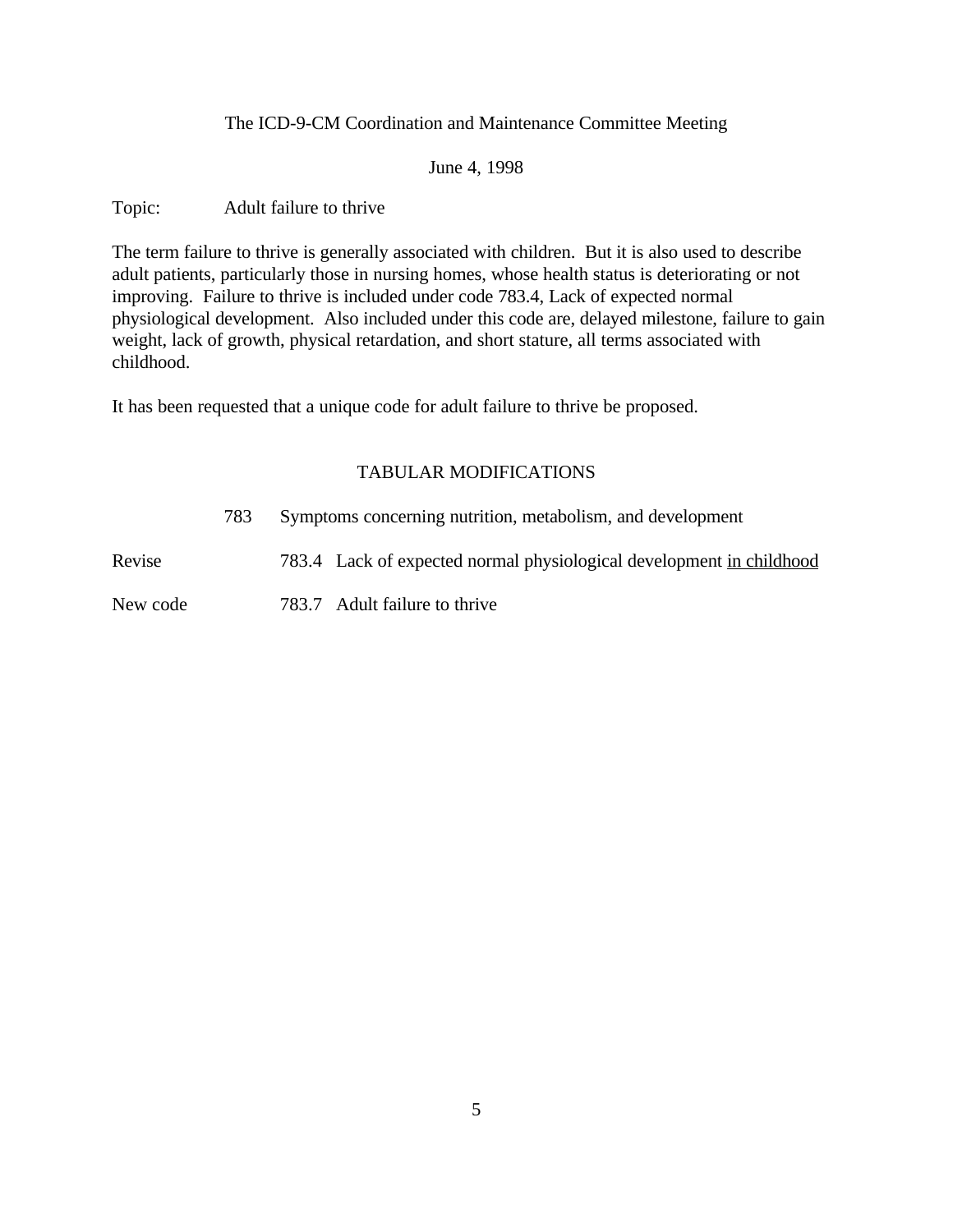June 4, 1998

Topic: Intestine transplantation

The intestine is being transplanted with increasing frequency, especially in multiple organ transplants. It is being proposed that unique codes for complications of transplanted intestine and intestine transplant status be created.

|          | 996 | Complications peculiar to certain specified procedures         |
|----------|-----|----------------------------------------------------------------|
|          |     | 996.8 Complications of transplanted organ                      |
| New code |     | 996.87 Intestine                                               |
| Delete   |     | 996.89 Other specified transplanted organ<br><b>Intestines</b> |
|          | V42 | Organ or tissue replaced by transplant                         |
|          |     | V42.8 Other specified organ or tissue                          |
| New code |     | Intestines<br>V42.84                                           |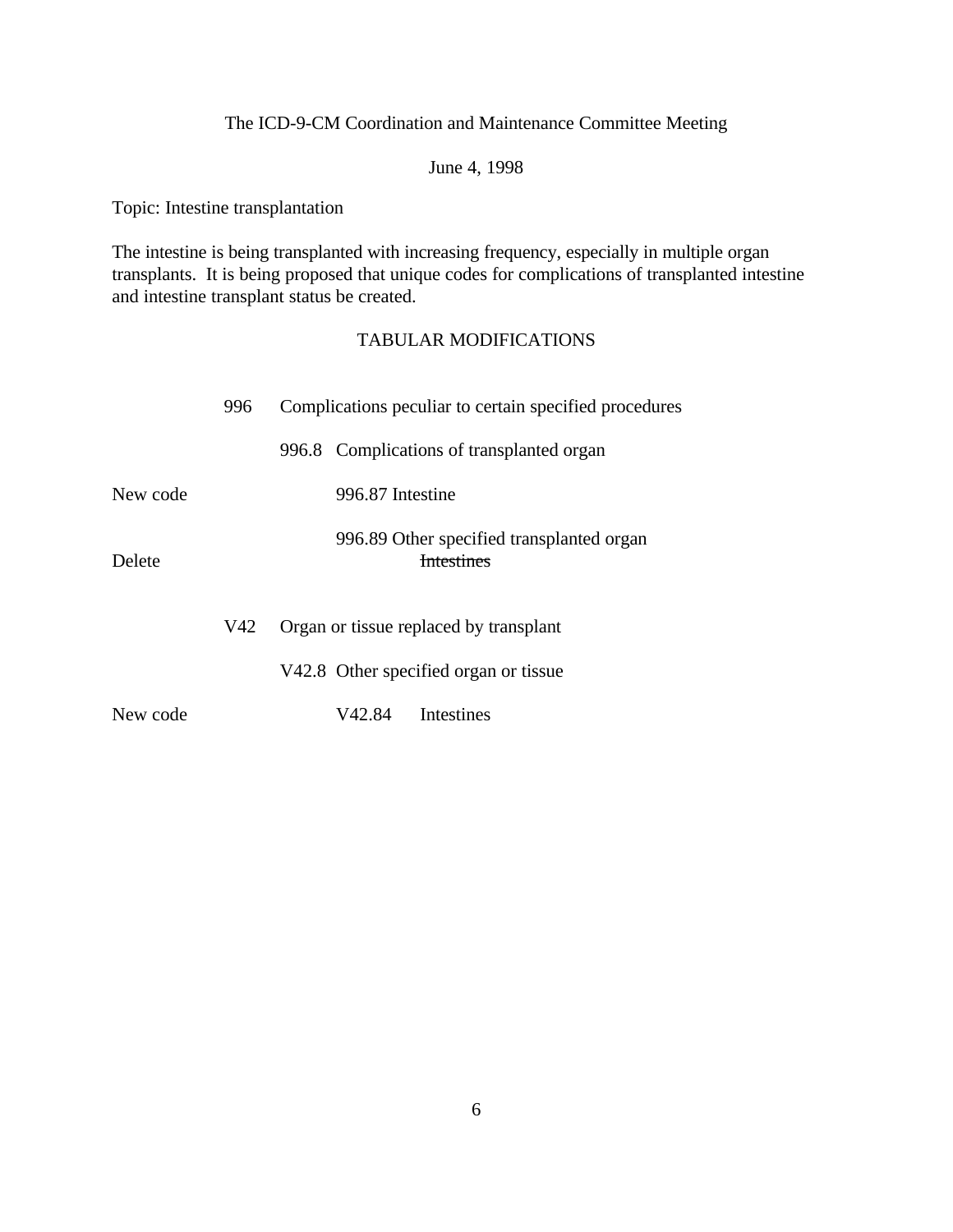June 4, 1998

Topic: Nodular prostate

There has been much discussion over the various inclusion terms under code 600, Hyperplasia of prostate. The category currently includes many forms of hyperplasia, some of which may be indicative of the need for further testing, such as ultrasound or biopsy, due to the increased risk for prostate cancer.

Coding guidelines prohibit the use of a screening code for symptomatic patients, so a screening code to explain the need for further testing for a patient with BPH is incorrect. A neoplasm code is also incorrect until after testing to definitively establish the diagnosis of a neoplasm. Benign neoplasms of the prostate are excluded from code 600.

It is being proposed that code 600 be expanded to distinguish between simple enlargement of the prostate, and localized or more complex forms of prostate enlargement.

### TABULAR MODIFICATIONS

|        | 600 | Hyperplasia of prostate                  |
|--------|-----|------------------------------------------|
| Delete |     | Adenofibromatous hypertrophy of prostate |
|        |     | Adenoma (benign) of prostate             |
|        |     | Enlargement (benign) of prostate         |
|        |     | <del>Fibroadenoma</del>                  |
|        |     | <del>Fibroma</del>                       |
|        |     | Hypertrophy (benign)                     |
|        |     | <del>Myoma</del>                         |
|        |     | Median bar (prostate)                    |
|        |     | <b>Prostatic obstruction NOS</b>         |
|        |     |                                          |

Delete Excludes: benign neoplasms of prostate (222.2)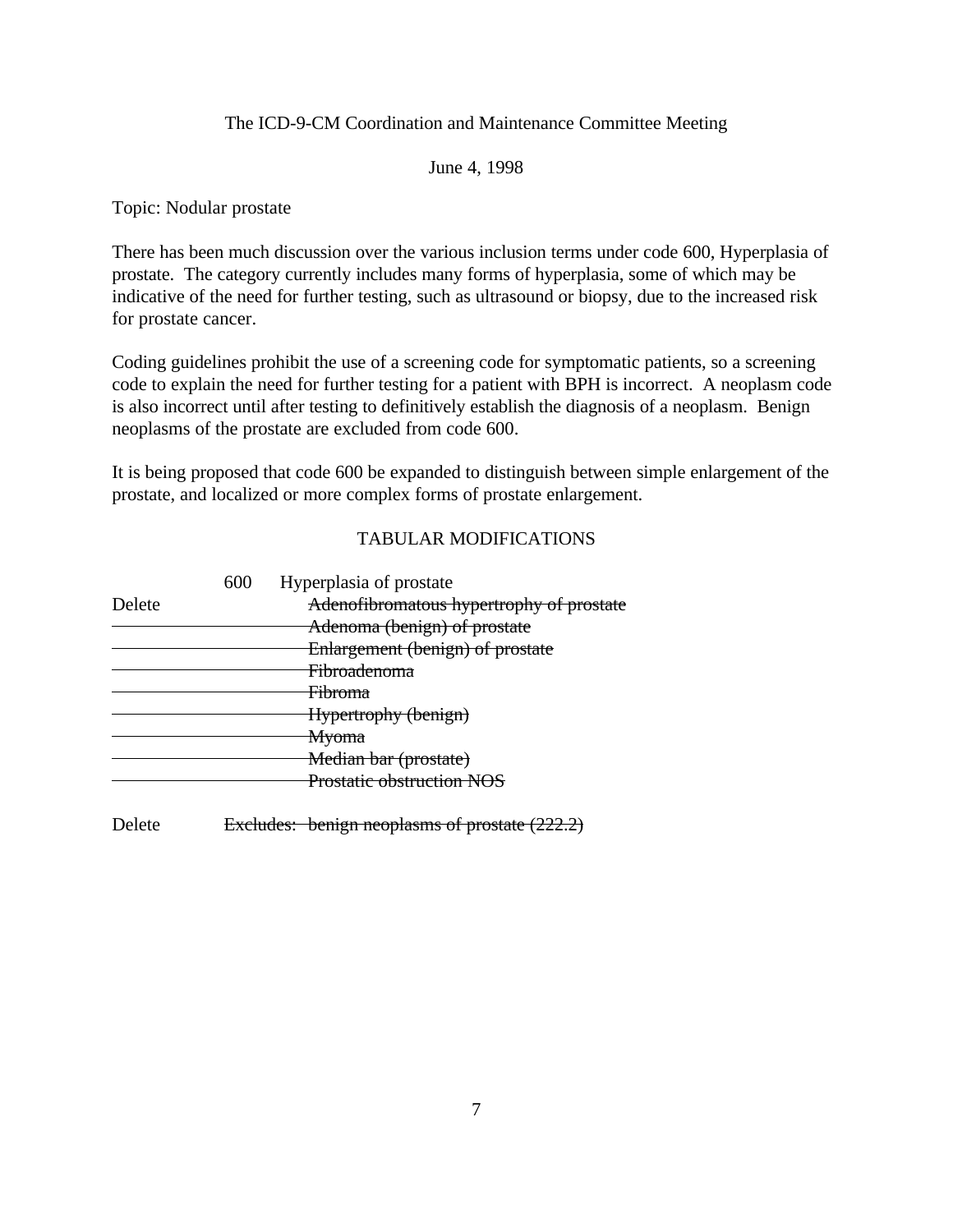# June 4, 1998

| New code | 600.0 Hypertrophy (benign) of prostate<br>Benign prostatic hypertrophy<br>Enlargement of prostate<br>Smooth enlarged prostate<br>Soft enlarged prostate                                                        |
|----------|----------------------------------------------------------------------------------------------------------------------------------------------------------------------------------------------------------------|
| New code | 600.1 Nodular prostate<br>Hard, firm prostate<br>Multinodular                                                                                                                                                  |
| Add      | Excludes: malignant neoplasm of prostate (185)                                                                                                                                                                 |
| New code | 600.2 Benign localized hyperplasia of prostate<br>Adenofibromatous hypertrophy of prostate<br>Adenoma of prostate<br>Fibroadenoma of prostate<br>Fibroma of prostate<br>Myoma of prostate<br>Polyp of prostate |
| Add      | Excludes: benign neoplasms of prostate (222.2)<br>hypertrophy of prostate (600.0)<br>malignant neoplasm of prostate (185)                                                                                      |
| New code | 600.3 Cyst of prostate                                                                                                                                                                                         |
| New code | 600.9 Hyperplasia of prostate, unspecified<br>Median bar<br>Prostatic obstruction NOS                                                                                                                          |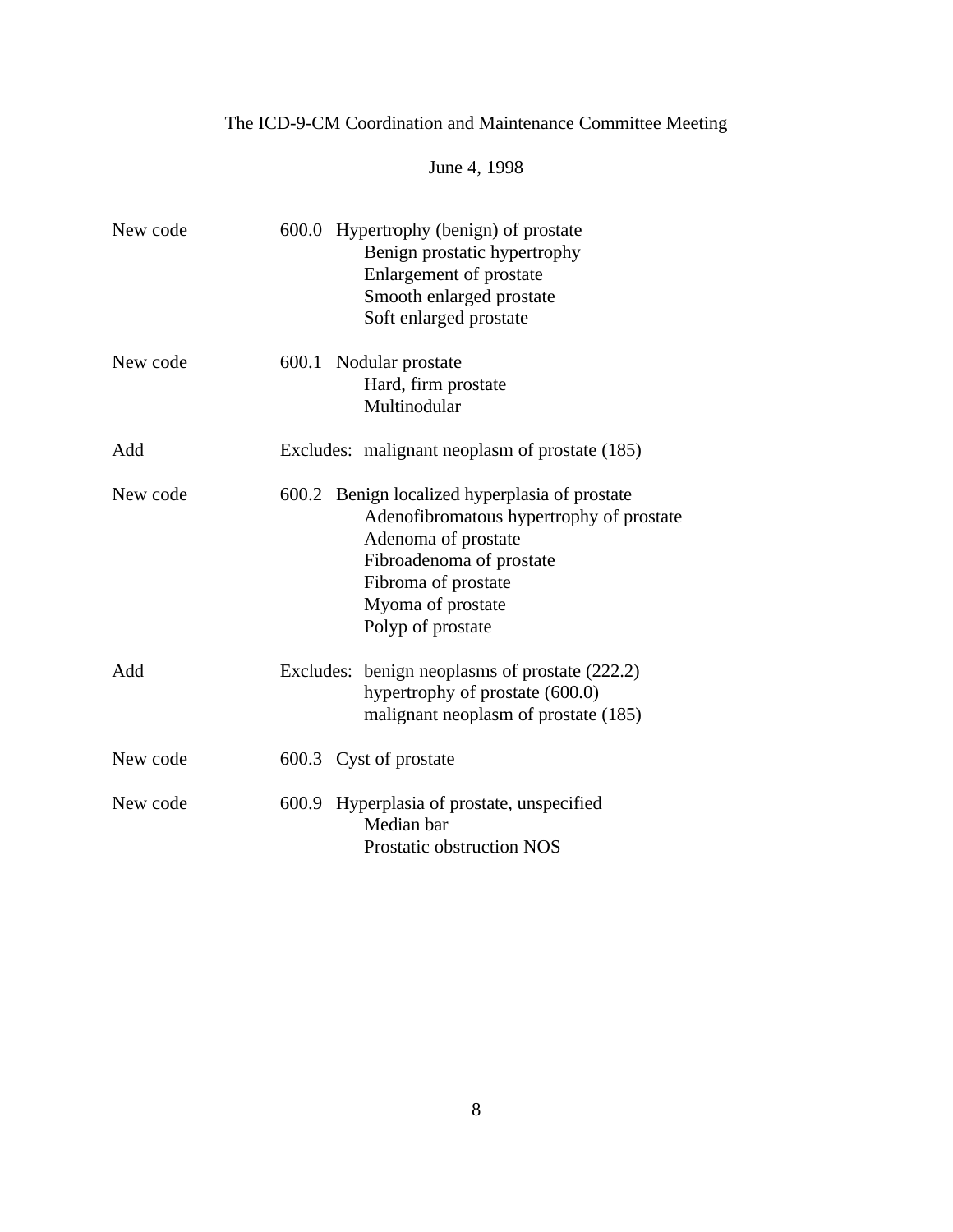#### June 4, 1998

Topic: Cyclosporiasis

During April and May of 1997, CDC received reports of clusters of cases of cyclosporiasis in the United States. Eating unwashed raspberries has been the risk factor most strongly associated with illness. Raspberries imported from Guatemala and possibly Chile were the likely vehicle of infection. Because raspberries have so many crevices, even a thorough washing may not remove all risk of contamination.

Cyclospora causes a severe diarrheal illness, the median duration of which is  $\geq 3$  days. The ICD-9-CM does not provide a specific code for this protozoal intestinal infection. Due to the recent increase in incidence of this illness, and the increased importing of produce from other countries, it is being proposed that a new code for this infection be created.

#### TABULAR MODIFICATION

007 Other protozoal intestinal diseases

New code 007.5 Cyclosporiasis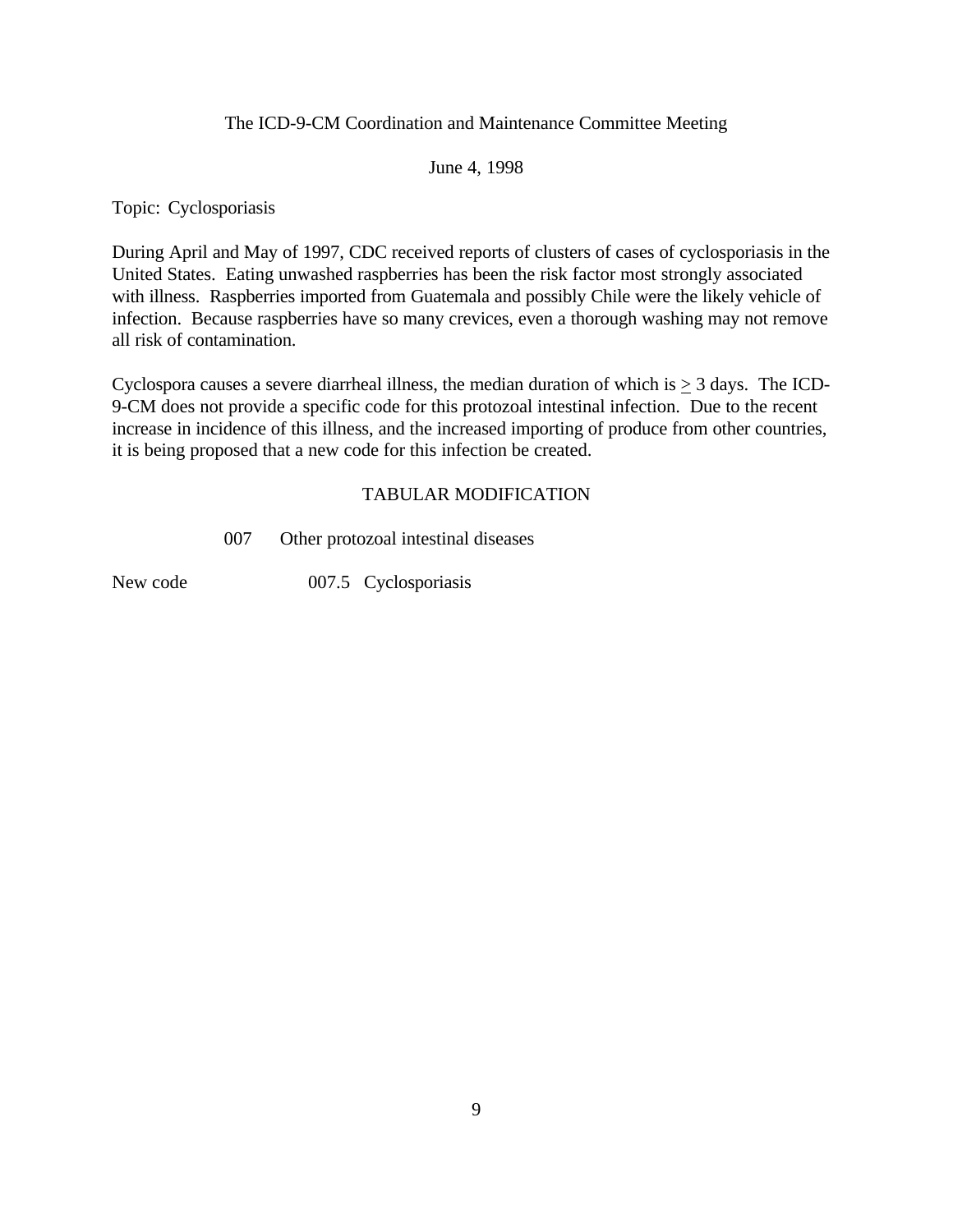#### June 4, 1998

#### Topic: Screening codes

Additional screening codes are being requested by several medical professional societies as per the expansion of these codes in the past. The guidelines for these codes would be the same as for all screening codes. They are not for use for patients who have any sign or symptoms of a suspected condition or history of a condition.

Two codes are being proposed for encounters for vaginal pap smears for women posthysterectomy. A screening code is being proposed for women who undergo hysterectomy for non-malignant conditions. For women who undergo hysterectomy for a malignant condition, a follow-up examination to test for cancer recurrence is being proposed. For these women, a vaginal pap smear does not meet the definition of a screening. A new acquired absence of organ code is also being proposed to identify women who are status-post hysterectomy.

|          | V45 | Other postsurgical states       |                                                                                               |
|----------|-----|---------------------------------|-----------------------------------------------------------------------------------------------|
|          |     | V45.7 Acquired absence of organ |                                                                                               |
| New code |     | V45.74                          | Uterus                                                                                        |
|          |     |                                 |                                                                                               |
|          | V67 | Follow-up examination           |                                                                                               |
|          |     | V67.0 Following surgery         |                                                                                               |
| New code |     | V67.00                          | Following surgery, unspecified                                                                |
| New code |     | V67.01                          | Follow-up vaginal pap smear status-post hysterectomy<br>for malignant condition               |
| Add      |     |                                 | Excludes: vaginal pap smear status-post hysterectomy for non-<br>malignant condition (V76.47) |
| New code |     | V67.09                          | Following other surgery                                                                       |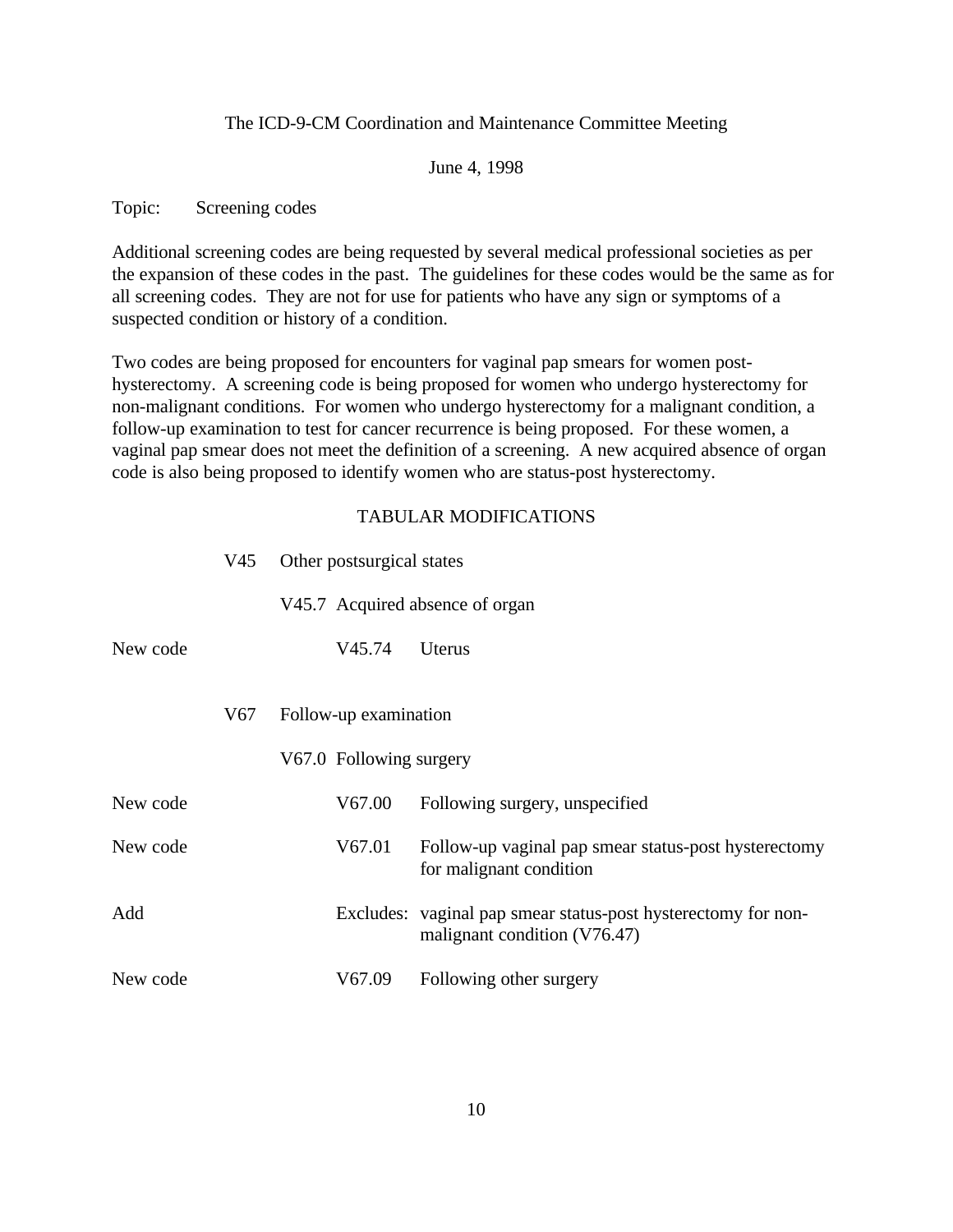|                      |     |                                                  | June 4, 1998                                                                             |
|----------------------|-----|--------------------------------------------------|------------------------------------------------------------------------------------------|
|                      | V76 |                                                  | Special screening for malignant neoplasms                                                |
|                      |     | V76.4 Other sites                                |                                                                                          |
| New code             |     | V76.46                                           | Ovary                                                                                    |
| New code             |     | V76.47                                           | Vagina<br>Vaginal pap smear status-post hysterectomy for<br>non-malignant condition      |
| Add                  |     |                                                  | Excludes: vaginal pap smear status-post hysterectomy for<br>malignant condition (V67.01) |
| Revise               |     | V76.49                                           | Other sites                                                                              |
| New sub-<br>category |     | V76.5 Intestine                                  |                                                                                          |
| New code             |     | V76.50                                           | Intestine, unspecified                                                                   |
| New code             |     | V76.51                                           | Colon                                                                                    |
|                      |     |                                                  | Excludes: rectum (V76.41)                                                                |
| New code             |     | V76.52                                           | Small intestine                                                                          |
|                      |     | V76.8 Other neoplasm                             |                                                                                          |
| New code             |     |                                                  | V76.81 Nervous system                                                                    |
| New code             |     | V76.89                                           | Other neoplasm                                                                           |
|                      |     |                                                  | V82.8 Other specified conditions                                                         |
| New code             |     | V82.81                                           | Osteoporosis                                                                             |
| New code<br>Topic:   |     | V82.89<br>Reasons for visits to dialysis centers | Other specified conditions                                                               |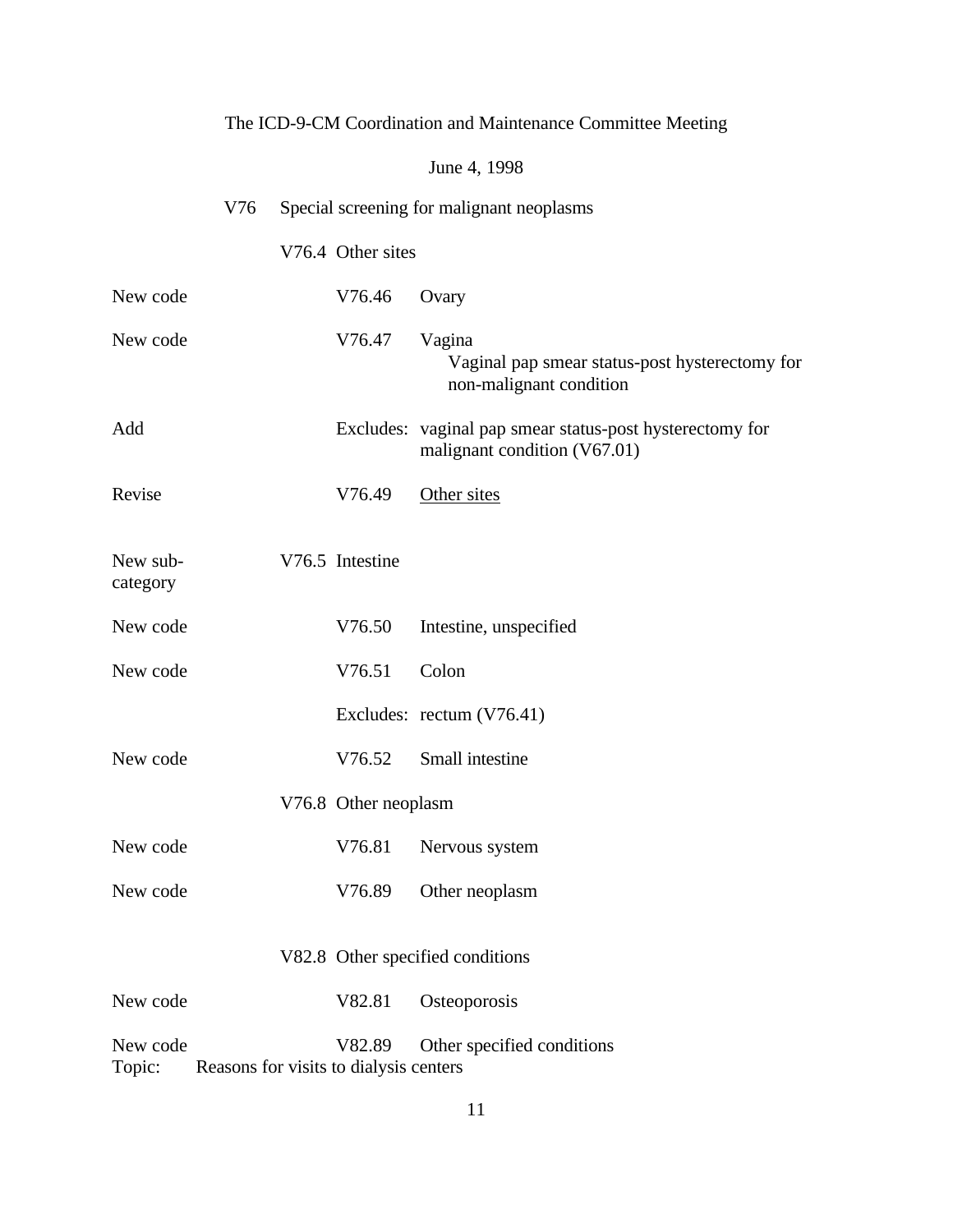### June 4, 1998

Patients may be seen in dialysis centers for complications of their dialysis and for signs and symptoms that cannot be adequately classified in the ICD-9-CM. A variety of codes have been requested to explain the many reasons for encounters in dialysis centers that do not currently have specific codes.

|                      | 285 | Other and unspecified anemias                                                                                                                     |
|----------------------|-----|---------------------------------------------------------------------------------------------------------------------------------------------------|
| New sub-<br>category |     | 285.2 Anemia of chronic illness                                                                                                                   |
| New code             |     | 285.21 Anemia of end-stage renal disease                                                                                                          |
| New code             |     | 285.22 Anemia in neoplastic disease                                                                                                               |
| New code             |     | 285.29 Anemia of other chronic illness                                                                                                            |
|                      | 790 | Nonspecific findings on examination of blood                                                                                                      |
| Delete               |     | 790.0 Abnormality of red blood cells<br>Abnormal red cell morphology NOS<br>Abnormal red cell volume NOS<br>Anisocytosis<br>Poikilocytosis        |
| New code             |     | 790.01 Precipitous drop in hematocrit<br>Drop in hematocrit                                                                                       |
| New code             |     | 790.09 Other abnormality of red blood cells<br>Abnormal red cell morphology NOS<br>Abnormal red cell volume NOS<br>Anisocytosis<br>Poikilocytosis |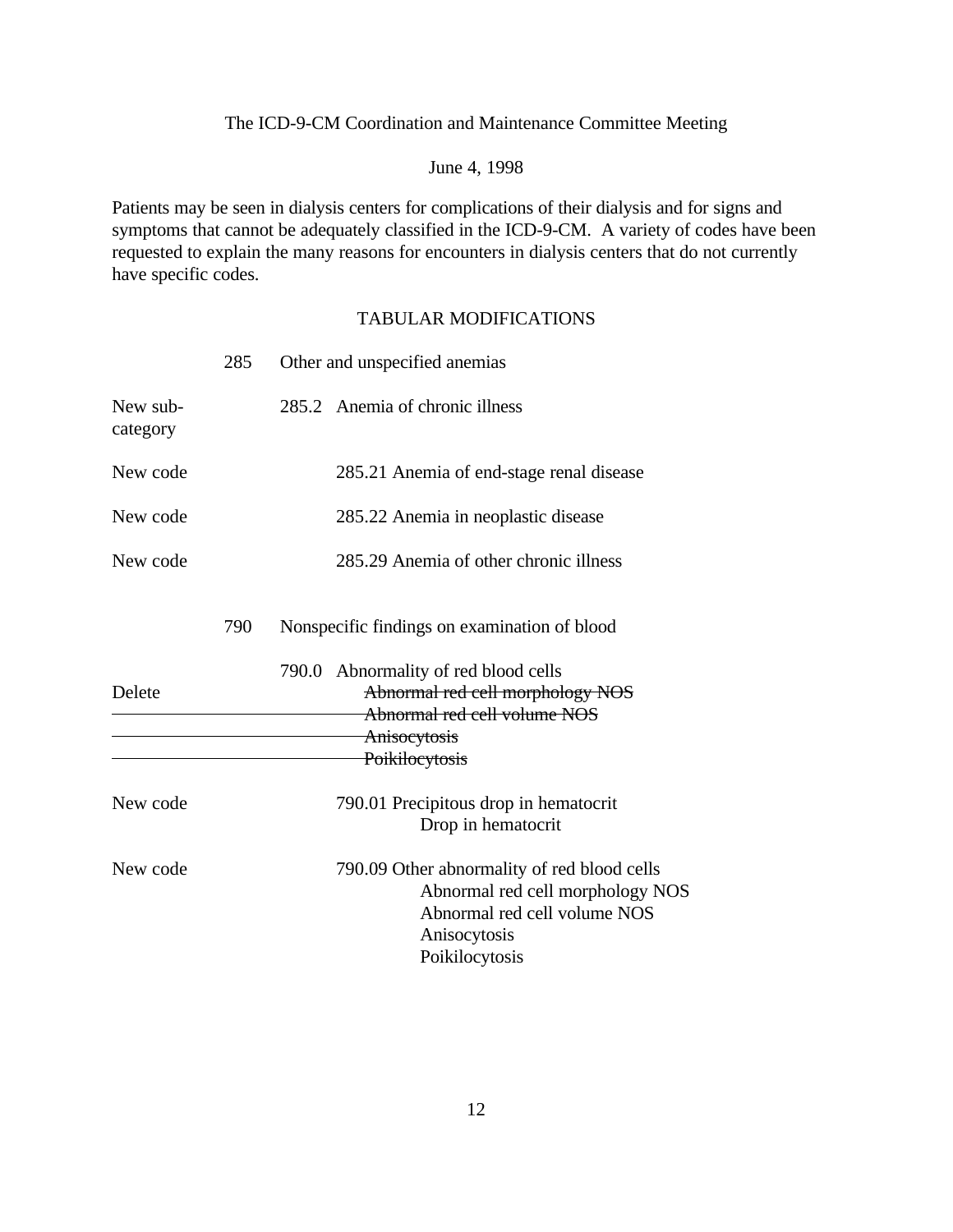# June 4, 1998

|                      | 792             | Nonspecific abnormal findings in other body substances                                            |
|----------------------|-----------------|---------------------------------------------------------------------------------------------------|
| New code             |                 | 792.5 Cloudy (hemodialysis) (peritoneal) dialysis effluent                                        |
|                      |                 | 792.9 Other nonspecific abnormal findings in body substances                                      |
| Add                  |                 | Excludes: dialysis effluent (792.5)                                                               |
|                      | V <sub>56</sub> | Encounter for dialysis and dialysis catheter care                                                 |
| New sub-<br>category |                 | V56.3 Encounter for adequacy testing for dialysis                                                 |
| New code             |                 | V56.31<br>Encounter for adequacy testing for hemodialysis                                         |
| New code             |                 | V56.32<br>Encounter for adequacy testing for peritoneal dialysis<br>Peritoneal equilibration test |
|                      | V <sub>58</sub> | Encounter for other and unspecified procedures and aftercare                                      |
|                      |                 | V58.8 Other specified procedures and aftercare                                                    |
| New code             |                 | V58.83<br>Encounter for therapeutic drug monitoring                                               |
| Add                  |                 | Excludes: blood-drug testing for medicolegal reasons (V70.4)                                      |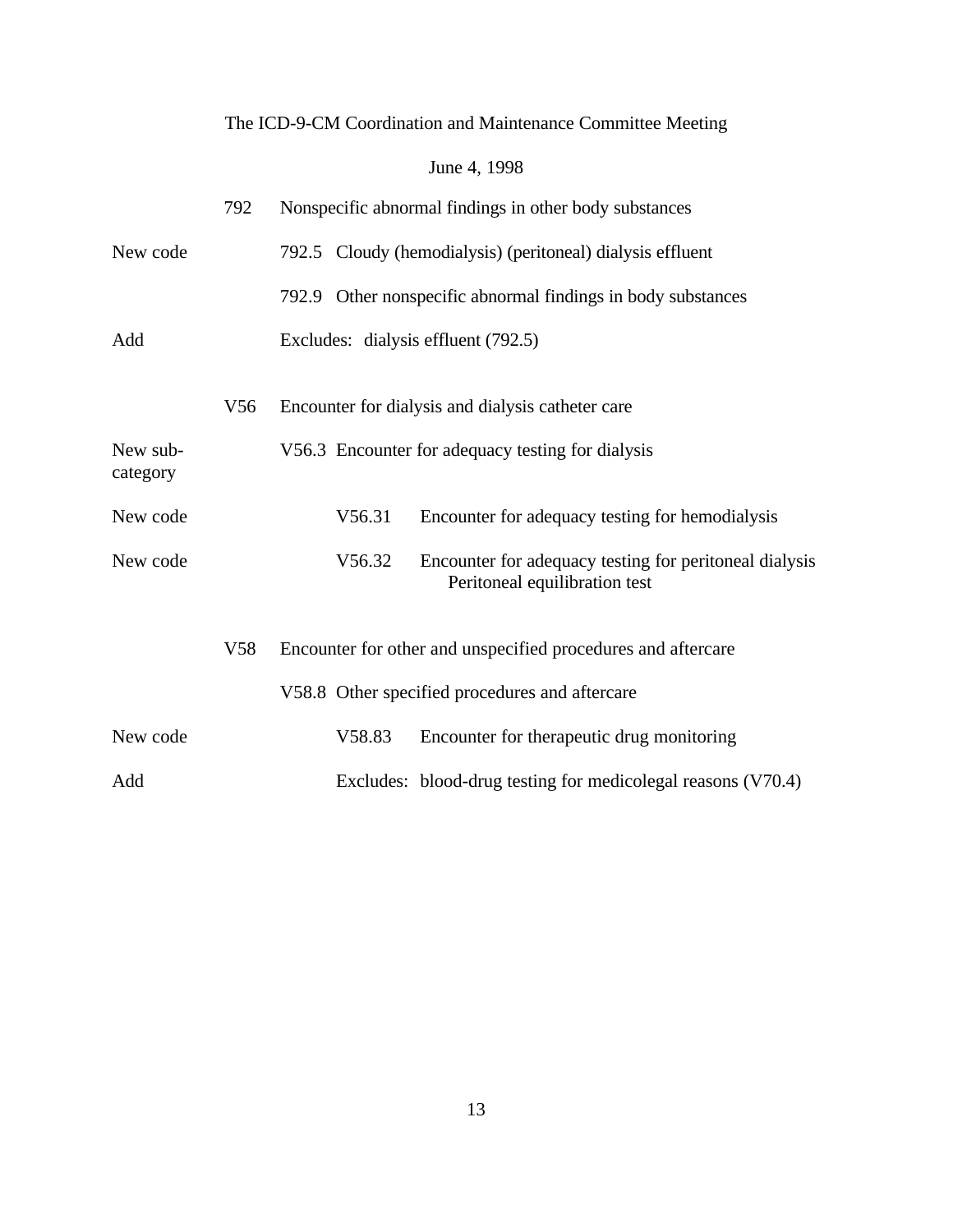# June 4, 1998

## Addenda

## TABULAR

|        | 079 | Viral and chlamydial infection in conditions classified elsewhere                 |
|--------|-----|-----------------------------------------------------------------------------------|
| Revise |     | 079.4 Human papillomavirus                                                        |
|        | 511 | Pleurisy                                                                          |
|        |     | 511.8 Other specified forms of effusion, except tuberculosis                      |
| Revise |     | Excludes: traumatic (860.2-860.5, 862.29, 862.39)                                 |
|        |     |                                                                                   |
|        | 646 | Other complications of pregnancy, not elsewhere classified                        |
| Add    |     | 646.8 Other specified complications of pregnancy<br>Uterine size-date discrepancy |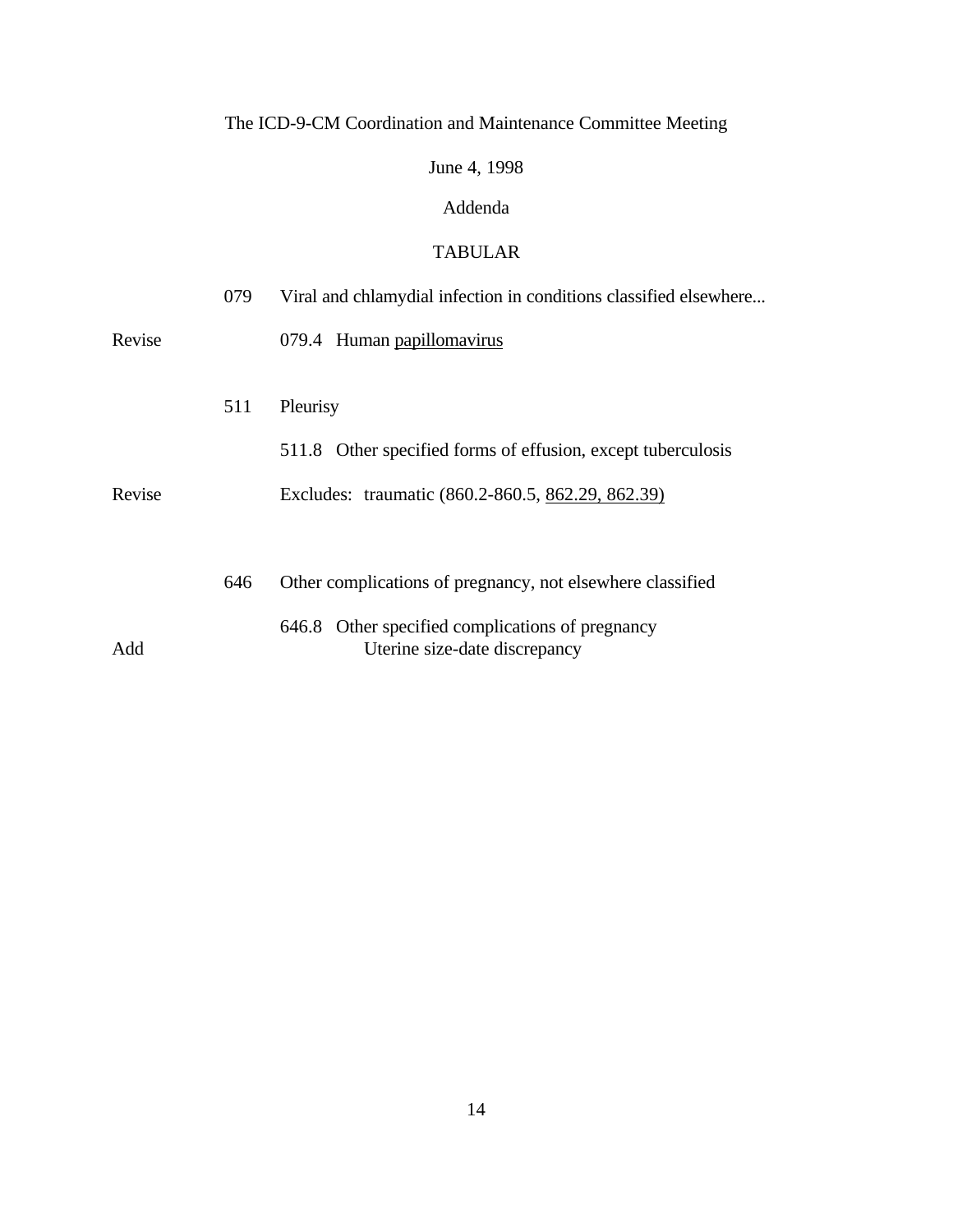# June 4, 1998

## Addenda

## INDEX

|        | Capsulitis                                          |
|--------|-----------------------------------------------------|
| Add    | hip 726.5                                           |
| Add    | knee 726.60                                         |
| Add    | wrist 726.4                                         |
|        | Discrepancy                                         |
| Revise | uterine size-date 646.8                             |
| Revise | Embolism (septic) 444.9                             |
|        | Evaluation                                          |
| Add    | fetal lung maturity 659.8                           |
|        | Headache                                            |
| Add    | spinal 349.0                                        |
|        | History (personal) of                               |
|        | family                                              |
| Revise | ear disorder V19.3                                  |
| Revise | Human papillomavirus 079.4                          |
|        | Hypertension                                        |
| Revise | pulmonary (artery) 416.8                            |
| Revise | Keratoacanthoma 238.2 see Neoplasm, skin, malignant |
|        | Obstruction                                         |
|        | airway NEC                                          |
|        | chronic                                             |
|        | with                                                |
| Revise | asthma 493.2                                        |